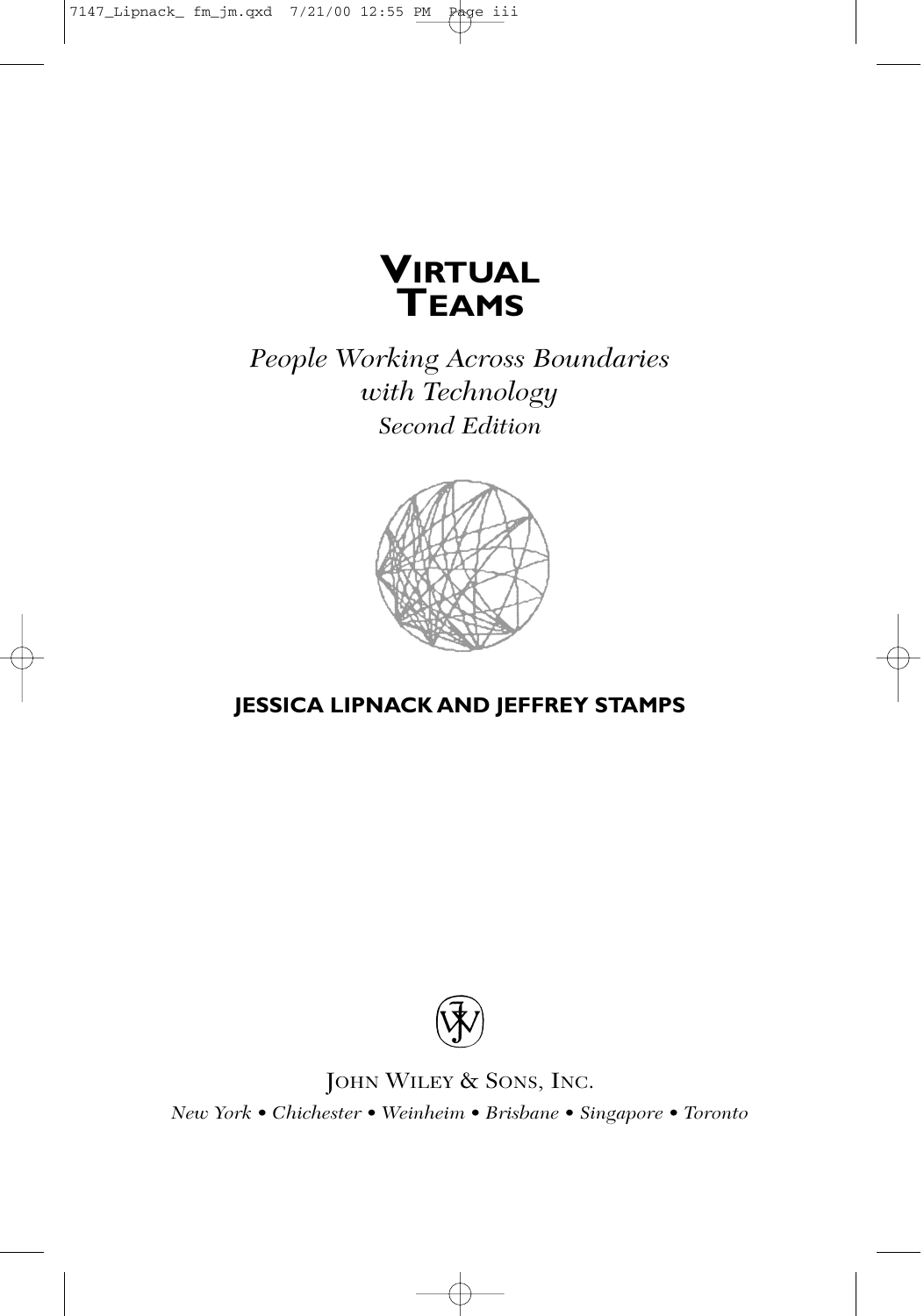This book is printed on acid-free paper.  $\circledcirc$ 

Copyright © 2000 by Jessica Lipnack and Jeffrey Stamps. All rights reserved.

Published by John Wiley & Sons. Published simultaneously in Canada.

No part of this publication may be reproduced, stored in a retrieval system or transmitted in any form or by any means, electronic, mechanical, photocopying, recording, scanning or otherwise, except as permitted under Sections 107 or 108 of the 1976 United States Copyright Act, without either the prior written permission of the Publisher, or authorization through payment of the appropriate per-copy fee to the Copyright Clearance Center, 222 Rosewood Drive, Danvers, MA 01923, (508) 750-8400, fax (508) 750-4744. Requests to the Publisher for permission should be addressed to the Permissions Department, John Wiley & Sons, Inc., 605 Third Avenue, New York, NY 10158-0012, (212) 850-6011, fax (212) 850-6008, E-Mail: PERMREQ @ WILEY.COM.

This publication is designed to provide accurate and authoritative information in regard to the subject matter covered. It is sold with the understanding that the publisher is not engaged in rendering legal, accounting, or other professional services. If legal advice or other expert assistance is required, the services of a competent professional person should be sought.

ISBN 0-471-38825-4

Printed in the United States of America.

10 9 8 7 6 5 4 3 2 1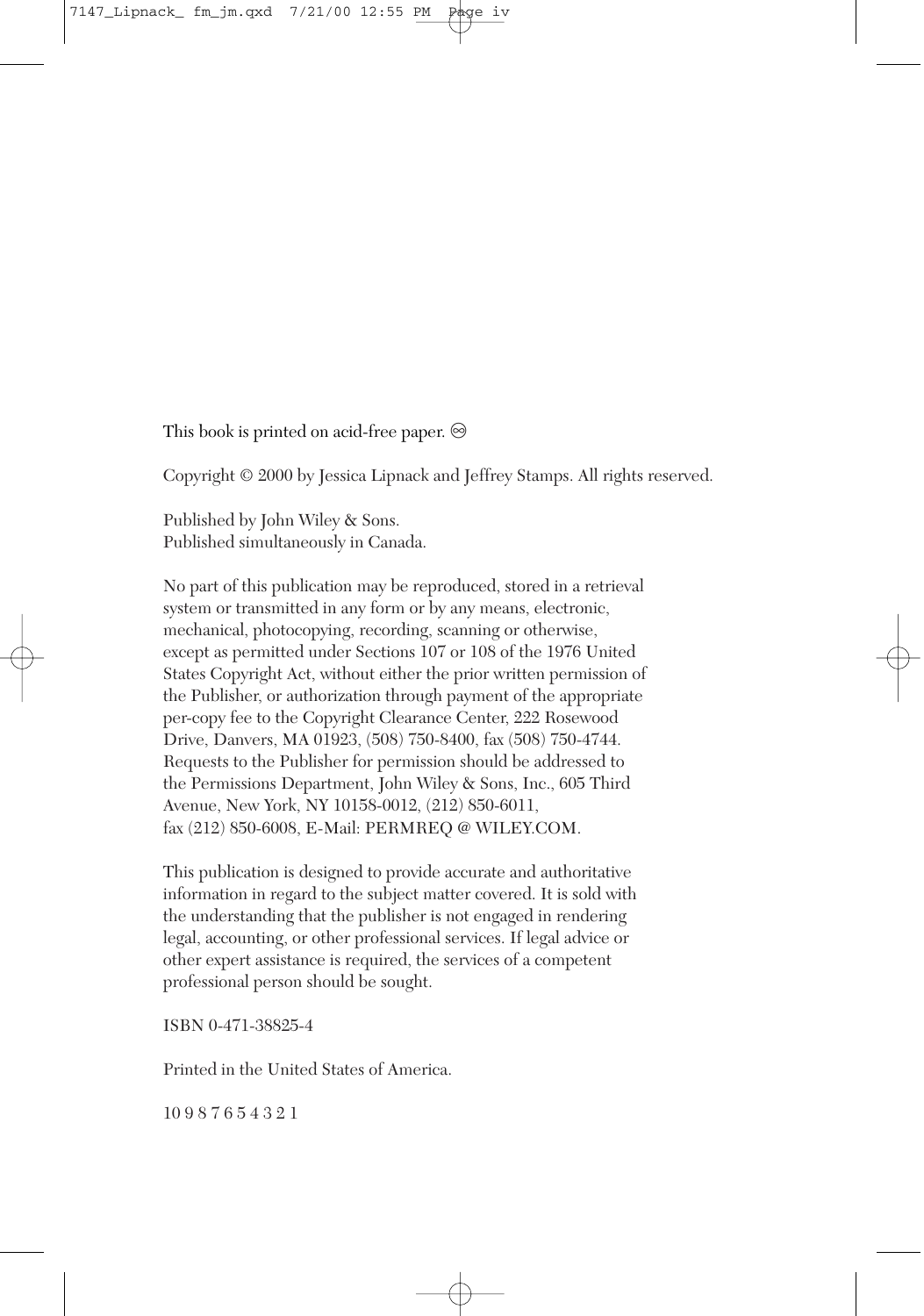To Miranda Shoket Stamps and Eliza Lipnack Stamps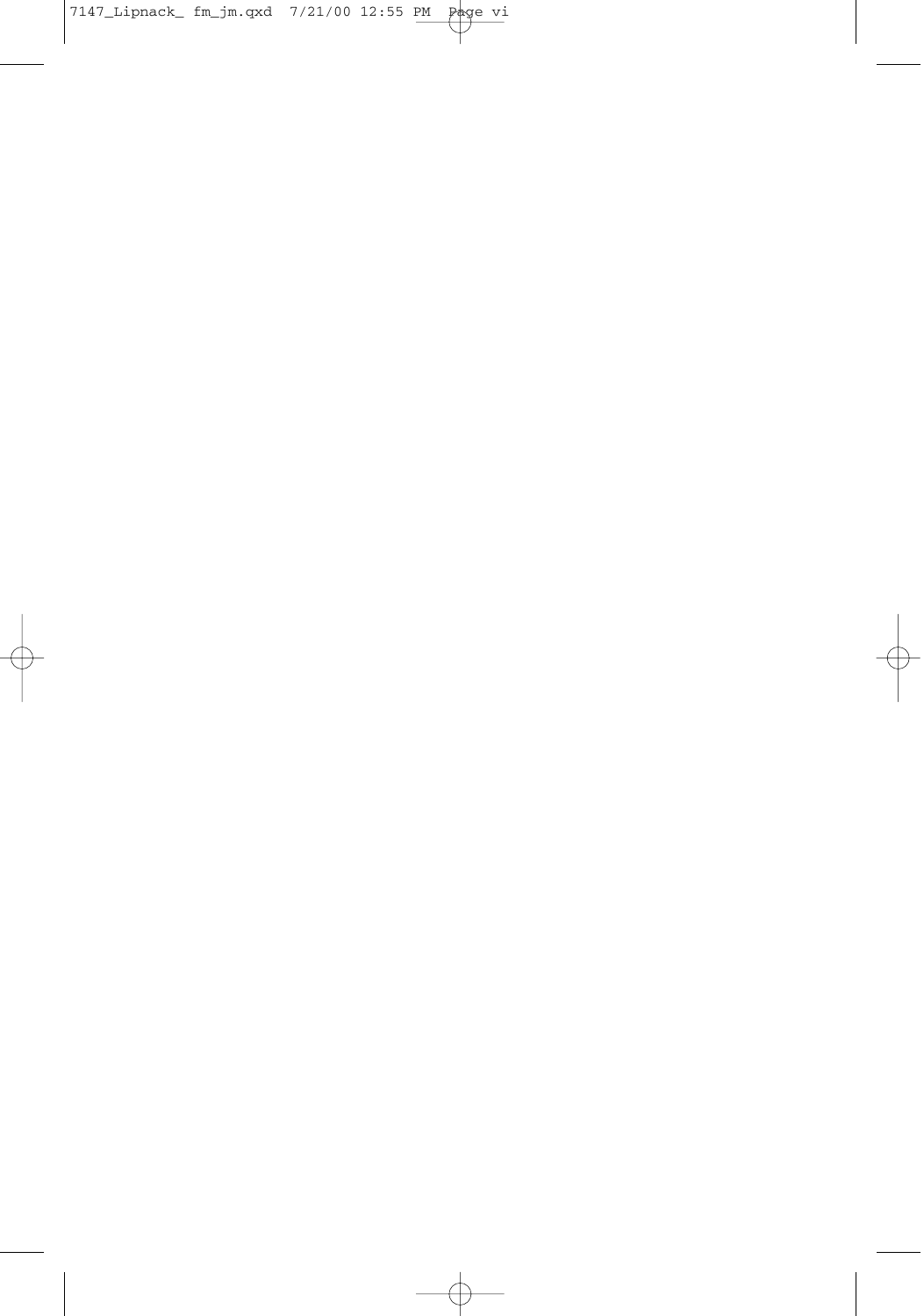## **ACKNOWLEDGMENTS TO THE SECOND EDITION**

Many people helped to bring out this second edition very quickly. For those who also helped on the first edition, your **names** appear in bold type.

First our interviewees who squeezed us into impossibly busy schedules: Robin Abrams, Ventro; David Anderson, SETI; Keoki Andrus, The Launch Group; Tom Botts, Shell U.K.; Russ Baird, General Electric; Joe Bonito, Pfizer Pharmaceuticals; **Harry Brown,** EBC Industries; Phil Carroll, Fluor Corporation; Russ Conser, Shell Technology Ventures; David Gensler, Gensler; Steve Glovinsky, UNDP; Meta Greenberg; **Al Gilman; Loree Goffigon,** Gensler; Terry Heng, Motorola; Mike Howland, Applied Knowledge Group, Inc.; Hank McKinnell, Pfizer, Inc., Bart Piepers, Concept-international; Linda Pierce, recently of Shell Oil Company; **Howard Rheingold; Dennis Roberson,** Motorola; David Sibbett, Grove Associates; Tom Steffens, U.S. Special Operations Command; Bob Stone, Public Strategies Group; Marcel Storm, Concept-international; John Whyte, Ernst & Young International; **Gary Wheeler,** Perkins & Will; and Carol Willett, Applied Knowledge Group, Inc.

Sun Microsystems receives its own paragraph for offering "graceful" virtual responses in Internet time: Sandy Belknap, Suzie Grace, Ed Hoff, Scott Johnson, **Jim Lynch,** John McEvoy, Al Ormiston, Peter Pazmany, Daniel Poon, Terry Sheridan, Linda Short, and Adrienne Whitmore, and Lynda Kaye of Ketchum Thomas.

Likewise Buckman Labs, where **Bob Buckman,** Steve Buckman, Sheldon Ellis, Dean Didato, Mark Koskienemi, Tim Meek, Drew Mohler, Edsen Peredo, and **Alison Tucker** all participated in interviews that **Barbara McConville** arranged.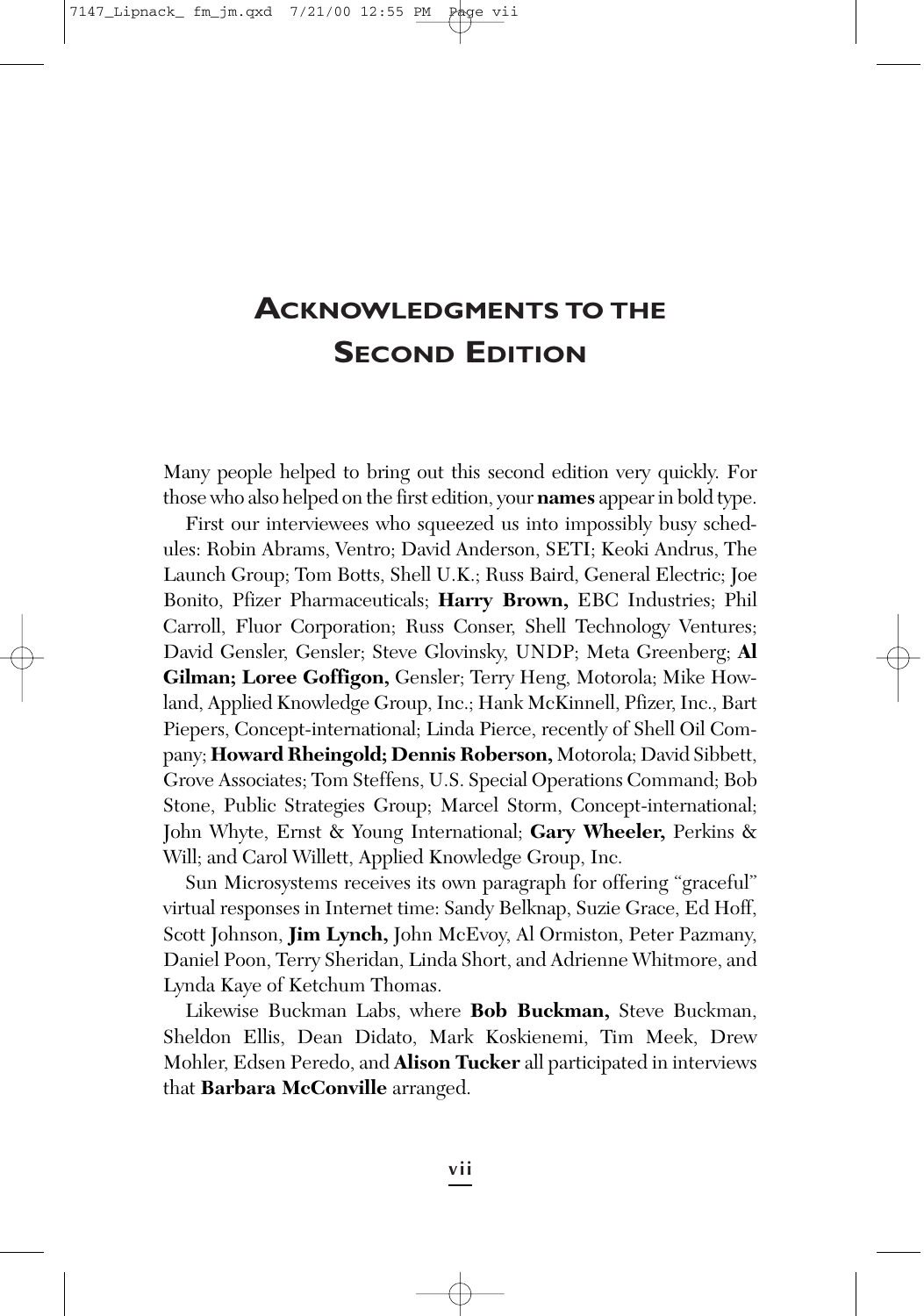Three of our clients have given us opportunities to test these ideas in real time: Shell, where we have had the privilege of working with the "gifted class," led by Tom Botts and Linda Pierce, along with Carolyn Yapp and Tom Kunz; at Pfizer Central Research Group, where Jim McCarthy introduced us to Linda Benner, Glenn Gross, Eric Erickson, and Simon Rhodes; and General Electric, where Russ Baird and our colleague Steve Schoonover of Schoonover Associates have worked side by side with us to adapt the work to that culture.

Thanks to the miracle of e-mail, a number of fast typers answered questions almost immediately: Jay Albany, Kozmo.com; **Peter Buesseler, Brian Stenquist** and **Terri Yearwood** of Minnesota Department of Natural Resources; John Kamensky, National Performance Review; Stewart Brand; **Sture Karlsson,** TetraPak; **John Lawrence,** UNDP; **Will Hutsell** and **Nancy Ledford,** Eastman Chemical Company; **Robert Gilman,** Context Institute; Allegra Fuller Snyder and Jaime Snyder, Buckminster Fuller Institute; **Frank Starmer; Timm Esque;** Steve Kelman; William A. Himmelsbach, VHA Metro; Richard Huntington and Ralf Maurer, Results Management Services; Diane Lesner and Mohan Kumar, Motorola; Oonagh Butler; Pfizer; Diane Wright, Ernst & Young International; and Darren Roberts, Gensler. We also appreciate the help of Henrik Bendix, **Doug Engelbart,** Leon Navickas of Centra, and **AnnaLee Saxenian.**

**Steve Teicher,** with whom we explored these ideas at Apple, and **Bernie DeKoven,** a pioneer in virtual work, get special awards for interviewing themselves online.

**Lisa Kimball,** Caucus Systems, receives a paragraph of *her* own. An old friend and colleague whom two of our interviewees name as the "greatest networker" they know, Lisa's ability to connect people and ideas is brilliant.

**Peter Wiley** opened doors once again, introducing us to key interviewees. **Reuben Harris,** Naval Postgraduate School, remains a trusted adviser.

Patricia Nelson and Ike Williams, our agents at Palmer and Dodge, with help from Hope Denekamp, make the book contracting process easy. **Jeanne Glasser** is our editor again, guiding us through the work ways of our venerable publisher, **John Wiley & Sons.**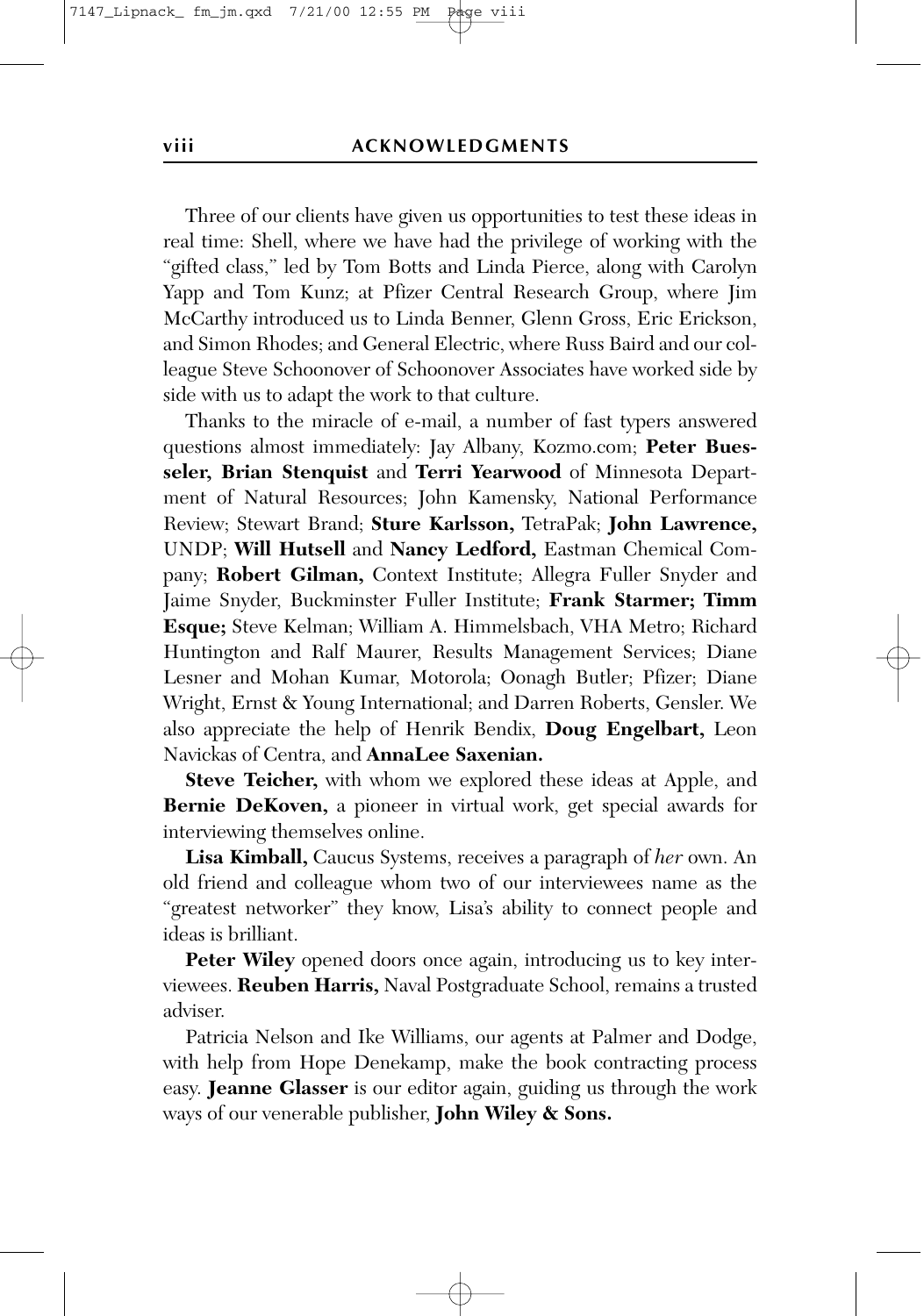Christine Furry, North Market Street Graphics, made book production easy. Thank you, Chris.

Anthony Antonuccio; Dan Bathon; Scott Benson; Bob Buckman; Adam Crescenzi; Jon Fleischmann, Frank Andryauskas, and BagelNet; David Haber; Tim Kilcoyne; Eric Lipnack; Jack and Mary Merselis; Mike Schield; Jay Riley; Ross Whiting; and, particularly, Bruce Bedford, said yes to our company at exactly the right moments for this book.

Our friends and family, Rosalind and Jake Joffe; Emily LaMont and Jean Nichols of The Jane Gang; Sylvia Nasar; Linda Russell; Judy Smith; Susan Stamps; Ron and Cathy Cordes; and Kate and Ben Taylor all have done their parts, too.

We are blessed with our colleagues at NetAge: Don Arnoudse, who cofounded NetAge with us, Jennifer Chambers, Keith Ehrlich, Kate Harper, Dan Kaplan, Carrie Kuempel, Jeff Schriesheim, and **Annie Marascia,** whose name not only belongs in bold but in bright lights for the many hours she has put in bringing this book to a close. This is the fourth time Annie's been part of a book with us, and the first that she's led support. Impeccable work, Annie. Karl Grossner, Lisa Schiffman, and Celia Wiley all contributed to NetAge in ways that made writing this book much easier. And **Bill** and **Pam Johnson,** early and longtime supporters of our work, remain in our lives, making connections.

Finally, bows to our daughters, **Eliza** and **Miranda,** yet again, now completely grown. This book's publication marks Miranda's graduation from college and Eliza's entrance into her senior year. The Acknowledgments of our books record your life progressions that bring inexpressable joy and love from your very proud parents.

> JESSICA LIPNACK JEFFREY STAMPS

*West Newton, Massachusetts July 2000*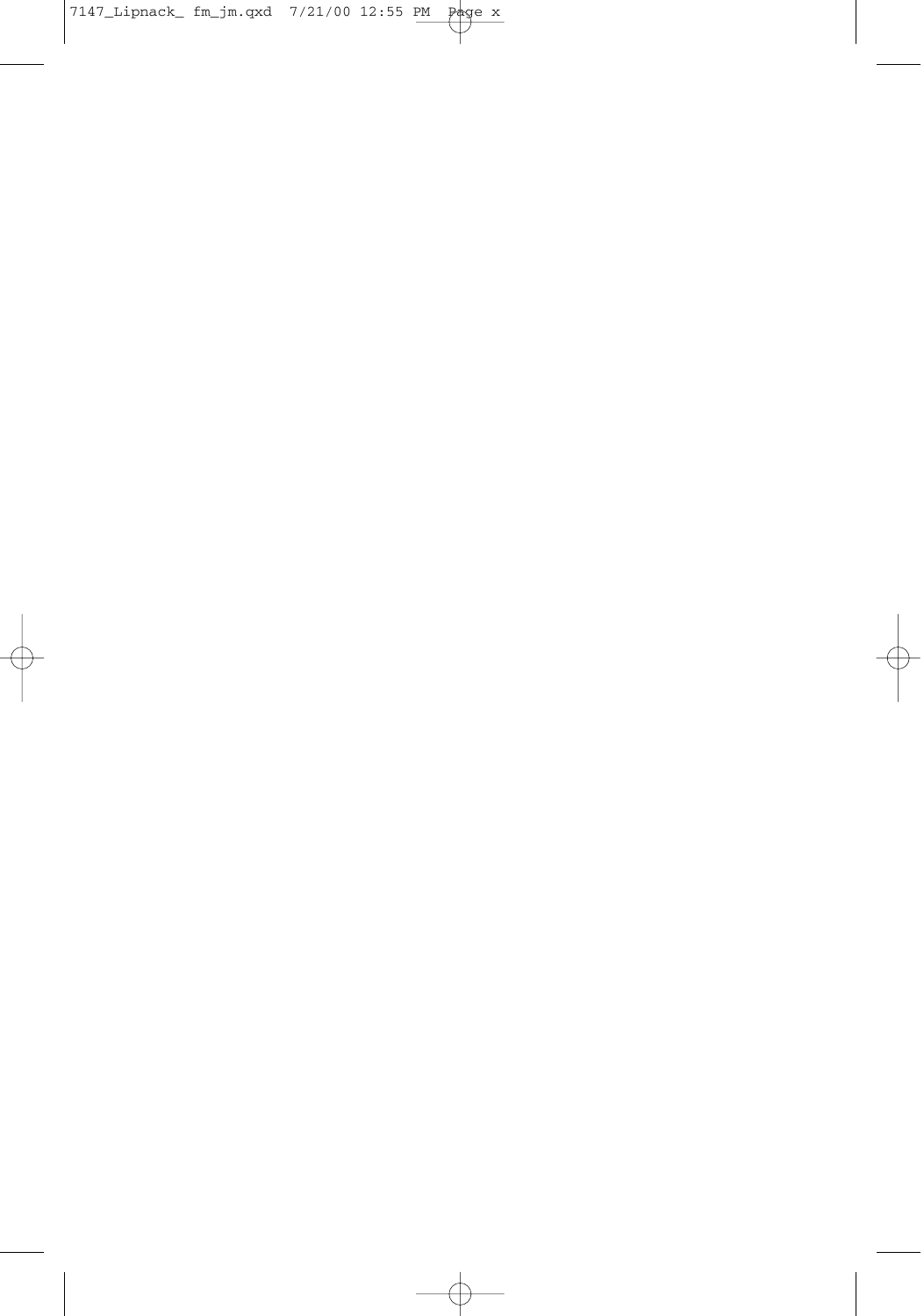## **ACKNOWLEDGMENTS TO THE FIRST EDITION**

A book is a complex project. We have been blessed with the help of many people who are our colleagues in trying to understand the new organizational phenomenon of virtual teams.

Jim Childs, our editor and publisher on our last two books and our publisher once again on this one, was the first to express interest in the book. This long collaboration continues to inspire us. Jeanne Glasser, our editor, has been an enthusiastic source of energy and encouragement. Publishing with the nearly two-centuries-old John Wiley & Sons is an honor.

Reuben Harris, chair of the Department of Systems Management at the Naval Postgraduate School and a dear friend, gave us early and invaluable guidance on how to approach this topic. Bob Buckman of Buckman Laboratories calls Reuben "America's best-kept business secret." Perhaps we can help put an end to that secret.

A group of devoted people took the time to line edit the manuscript for no reason other than that the topic interests them. They are the kinds of friends everyone wants. Their hard-hitting queries caused us to write a better book: Kathi Albertini, Frank Alla, Rick Berenson, Don Brown, Curt Crosby, Bernie DeKoven, David Paeper, Pete Rogers, Caryn Siegel, Gary Wheeler, and Peter Wiley. This was the second time Kathi and Frank provided this service to us. And Frank did triple duty—we also interviewed him for the book, as we did Curt, Bernie, and Gary. David and Caryn generously volunteered from afar. Pete, a member of our extended family, did such an extraordinary job as an editor that he may have yet another career in his future. Peter went far beyond the call of duty. Abiding thanks to all of you.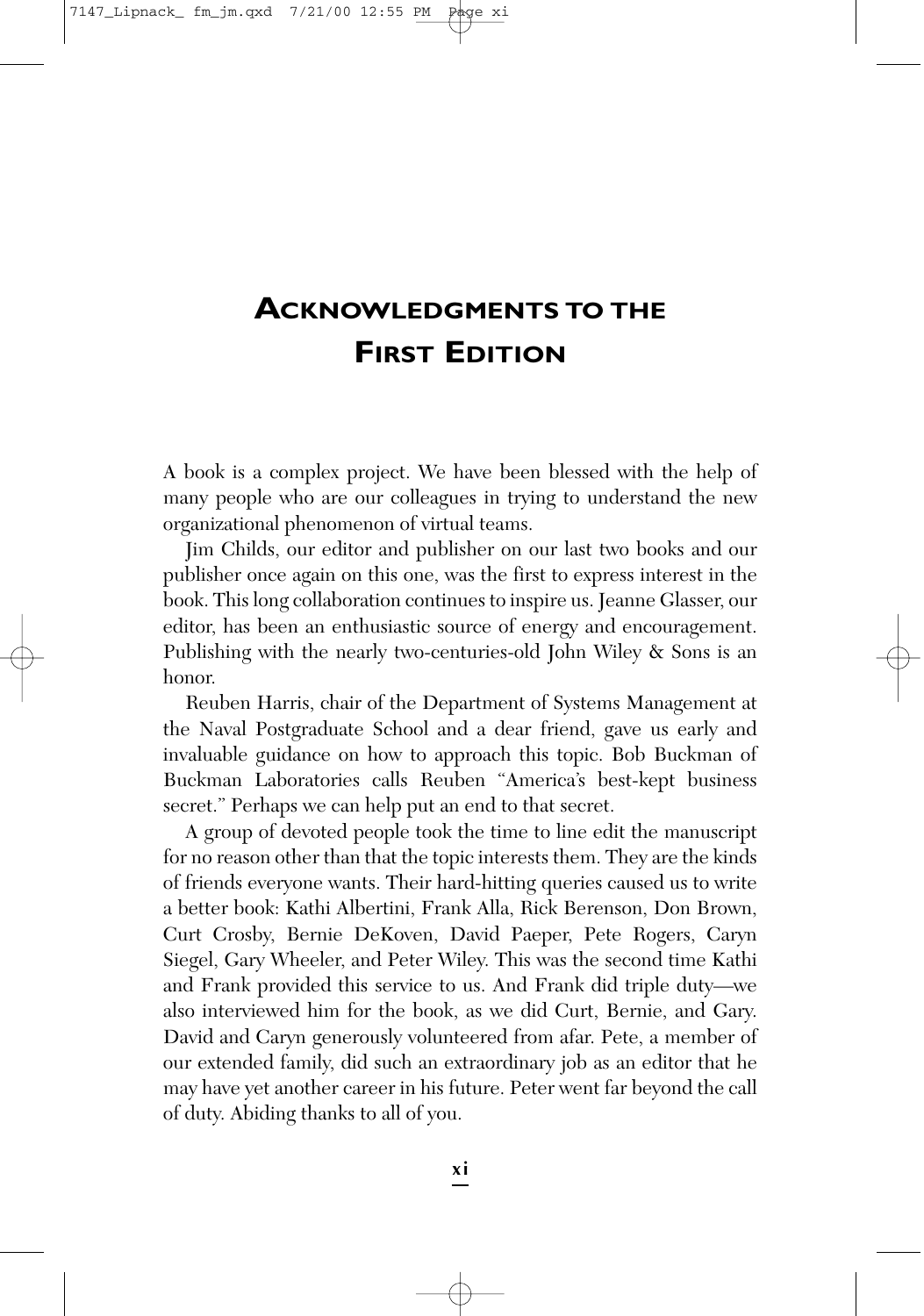Cathy and Ron Cordes, colleagues and dear friends, were unwavering in one commitment. Weekend after weekend during the book's writing, they made sure that we ate at least one very delicious meal. They also made us laugh. We use their wonderful product TeamFlow in all our projects. Judy Smith, another extended family member, called innumerable times to ask how it was going, as she has on all our books. For nearly 20 years, she has housed us when we visit our publisher.

As part of our research for this book, we interviewed 75 people. We thank them for the time they took to carefully consider the complex questions that face organizations when people work across boundaries:

Rebecca Adamson, First Nations Development Institute Frank Alla, Management Insight Technologies Haluk Ariturk, The Acacia Group Fern Bachman, Jr., Apple Computer Victor Baillargeon Larry Banks, Hewlett-Packard Erik Boe, Apple Computer Antonia Bowring, Women's World Banking C. Marlin Brown, Sun Microsystems Computer Company Don Brown, NASA/Johnson Space Center Harry Brown, EBC Industries, Inc. Bob Buckman, Buckman Laboratories Peter Buesseler, Minnesota Department of Natural Resources Rita Cleary, The Learning Circle Camen Criswell Curt Crosby, Sun Microsystems Computer Company Bill Crowley, SunExpress Richard Dale Earnest W. Deavenport, Eastman Chemical Company Bernie DeKoven, Mattel Media Timm Esque, Intel Corporation Susen Fagrelius, Susen Fagrelius & Associates Mike Fraser, National Oceanographic and Aeronautics Administration George Gates, Core-R.O.I.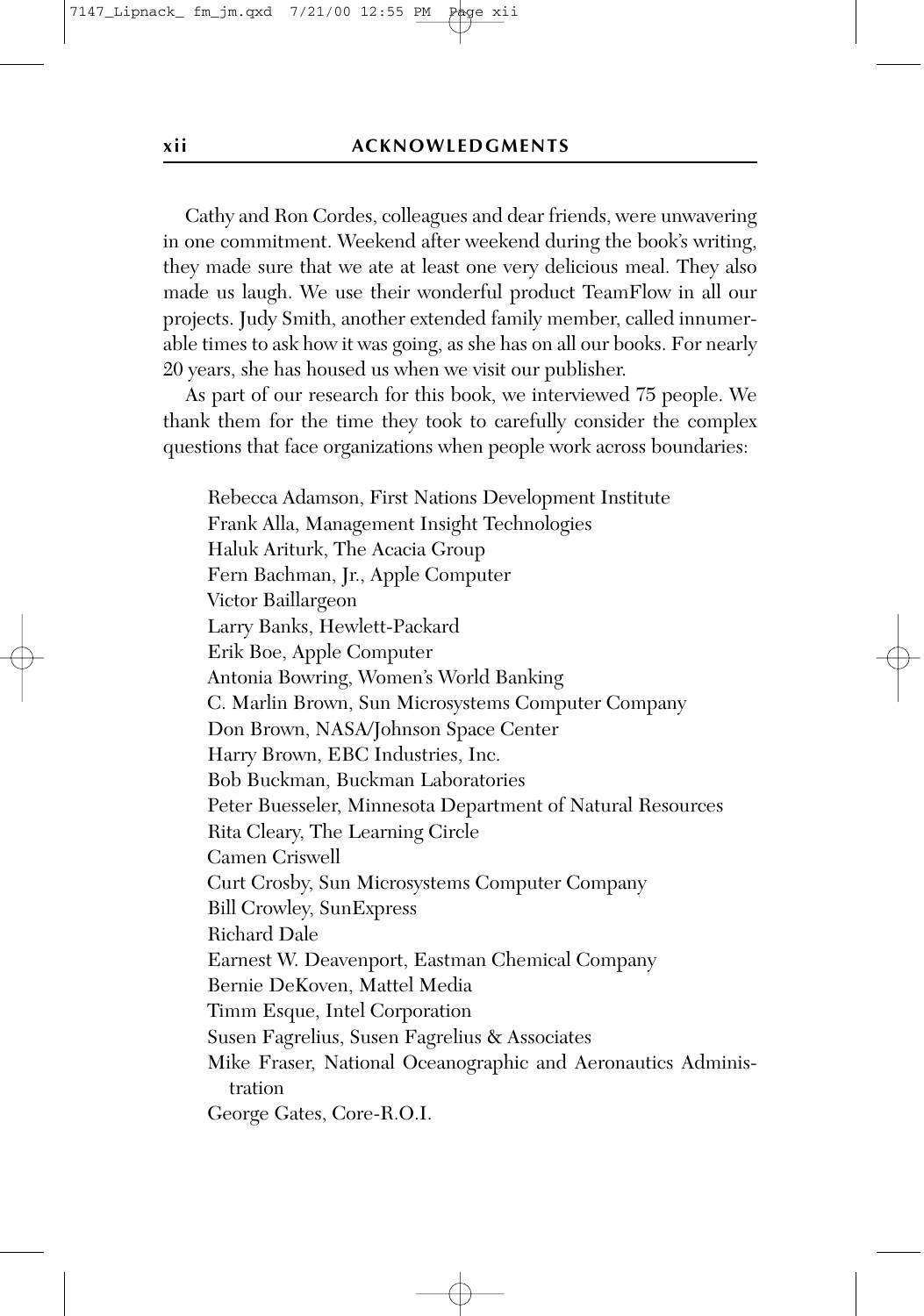David Gibson, SunService Al Gilman Diane Gilman, Context Institute Loree Goffigon, Gensler Rogier Gregoire Georgene Hanson-Witmer, Boise Cascade Nadia Hijab, United Nations Development Programme Will Hutsell, Eastman Chemical Company Jean Ichbiah, Textware Solutions Sture Karlsson, Tetra Pak Converting Technologies Rob Lau, Steelcase, Inc. John E. S. Lawrence, United Nations Development Programme Celestine Lee, SunService Ed Lynch, Identity Clark County Jim Lynch, Sun Microsystems Kathleen Shaver Madden, Foundation for International Nonlinear Dynamics Pamela Martin, Apple Computer Ginger Metcalf, Identity Clark County Arch Miller, Executive Forum Jeff Morgan, *Men's Health* Charles T. Nason, The Acacia Group Ike Nassi Dan Nielsen, Voluntary Hospitals of America Aron Oglesby, Dance New England Lynda Popwell, Eastman Chemical Company Leslie Rae, Science Applications International Corporation Frank Reece, US TeleCenters Dennis Roberson, NCR Corporation Charlie Robertson, Red Spider Judi Rosen, CSC Index Rustum Roy, Pennsylvania State University Harry Saal, Smart Valley, Inc. Scott Simmerman, Performance Management Company Nova Spivack, EarthWeb John Steele, Eastman Chemical Company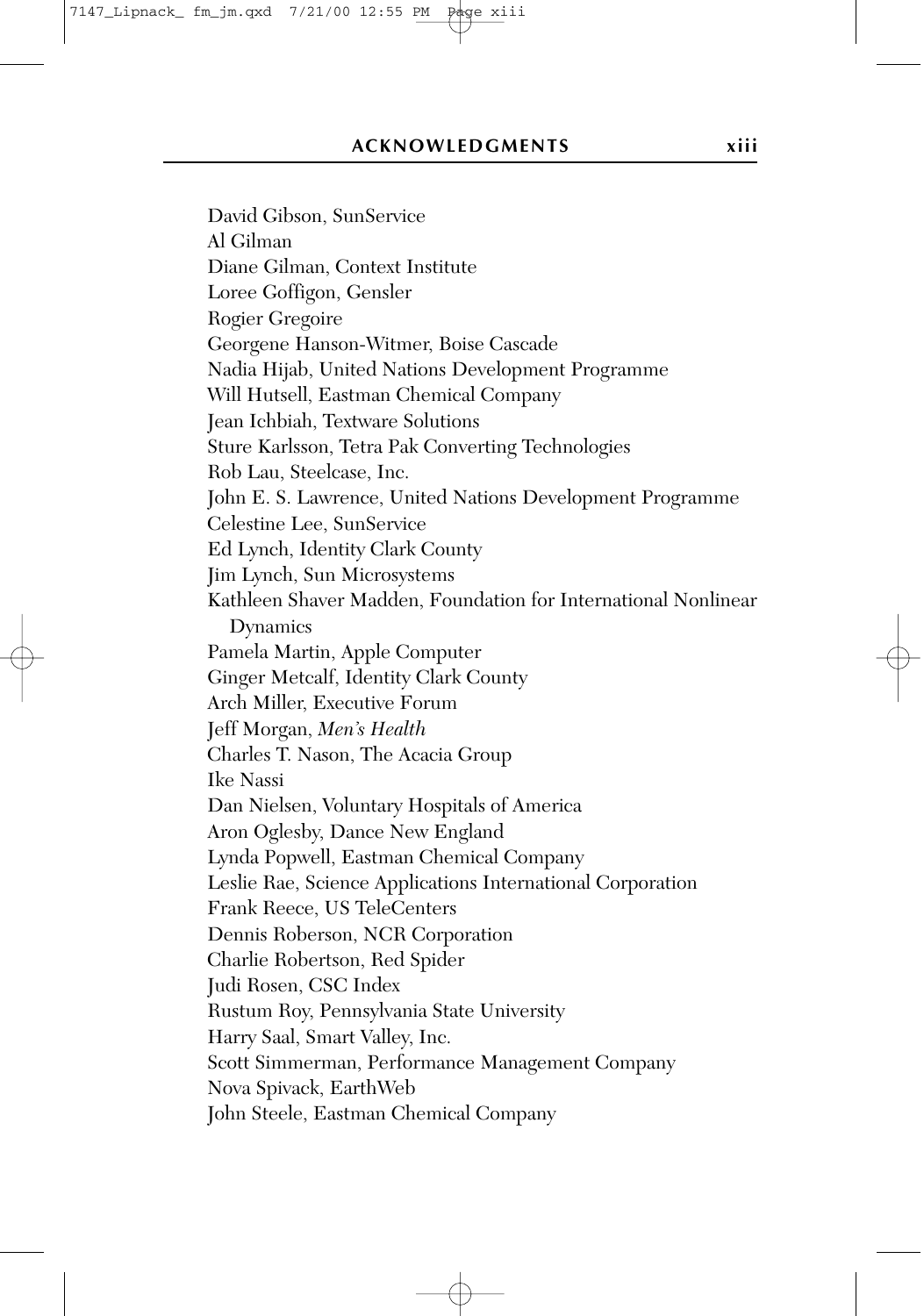Brian Stenquist, Minnesota Department of Natural Resources Evelyne Steward, The Calvert Group Cane Strahorn, Boise Cascade W. R. Sutherland, Sun Microsystems Steve Teicher, Apple Computer Steve Tromp, First Community Bank/BankBoston Alison Tucker, Buckman Laboratories Valerie Veterie, Pfizer, Inc. Jim Vezina, Carnegie Group, Inc. Art Wagner, Blue Sky Advertising/Marketing, Inc. Irvenia Waters, APM, Inc. Linda J. Welsh, Sun Microsystems Clay Wescott, United Nations Development Programme Gary Wheeler, Perkins & Will/Wheeler Scott Woods, SunService Yurij Wowczuk, Wheeling Jesuit University Tern Yearwood, Minnesota Department of Natural Resources Tom Young, SunService

Another group provided help in connecting us with our interviewees: Calvin Colbert, Voluntary Hospitals of America; Rod Cox and Lynn Swartzlander, Executive Forum; George Brennan, Bob Farkas, Debbie Moore, and Lola Signom, NCR Corporation; Patricia Fiske, Worldwide Partners; Alex Kleinman, The Advisory Board Company; Bahman Kia and Jose Cruz-Osorio, United Nations Development Programme; Barbara MeConuville, Buckman Laboratories; Tony Pribyl, *Men's Health;* and Patricia Sutton and Nancy Ledford, Eastman Chemical Company.

Annie Marascia, who has lived through three books with us, has been tireless—a sophomore in high school when she started with us, she is now a sophomore in college. Lorienne Schwenk has been a talented research assistant.

Nancy Marcus Land at Publications Development Company of Texas has made this book's production a virtual team dream.

Marion Metcalf and Lisa Kimball provided key insights as they both did on our last book. Thank you, sisters. Al Gilman was an early and perceptive contributor to the ideas.